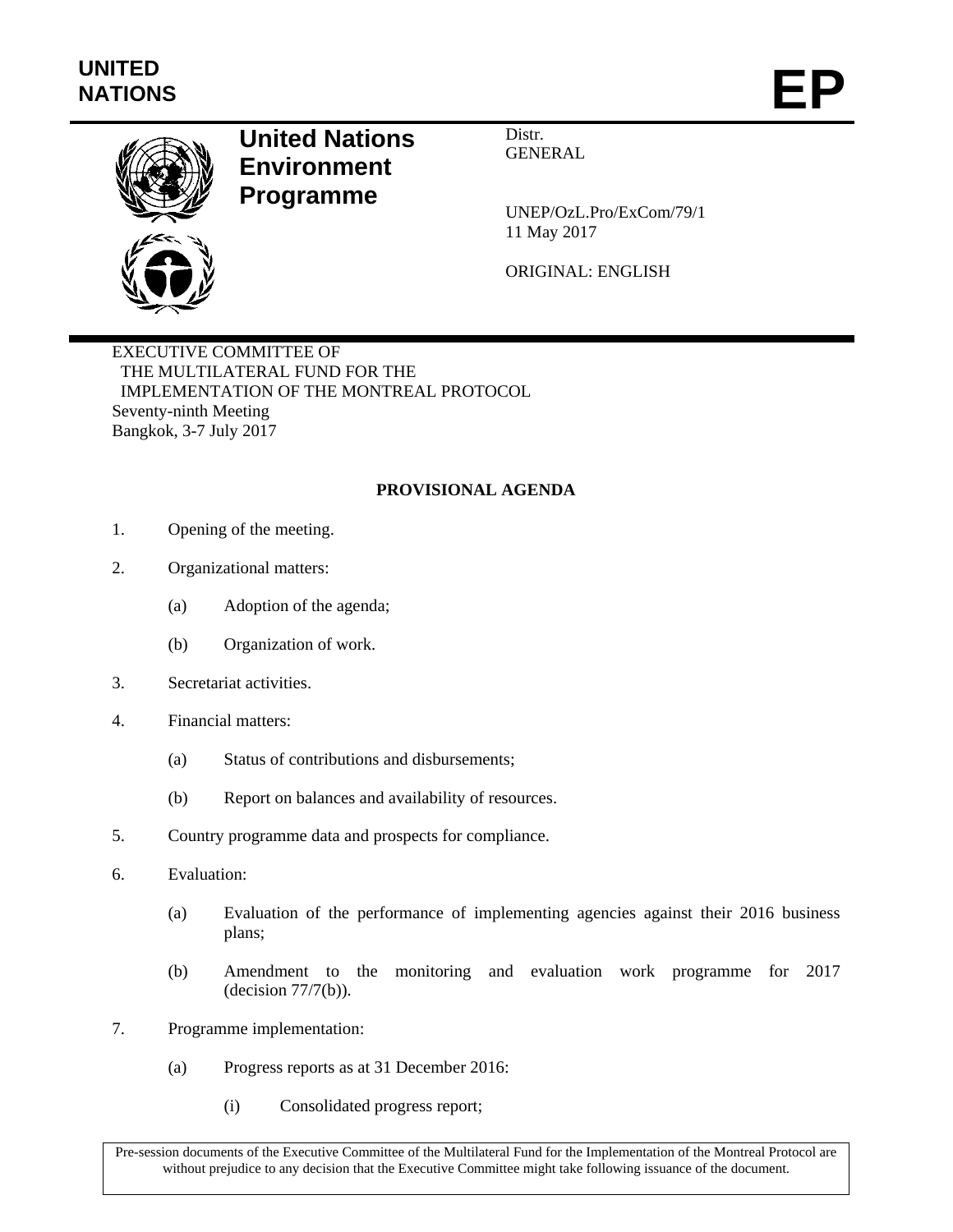- (ii) Bilateral agencies;
- (iii) UNDP;
- (iv) United Nations Environment Programme (UN Environment);
- (v) UNIDO;
- (vi) World Bank;
- (b) Reports on projects with specific reporting requirements;
- (c) 2017 consolidated project completion report;
- (d) Inventory of enterprises database report (decision 77/5).
- 8. Business planning:
	- (a) Update on the status of implementation of the 2017-2019 consolidated business plan of the Multilateral Fund;
	- (b) Tranche submission delays.
- 9. Project proposals:
	- (a) Overview of issues identified during project review;
	- (b) Bilateral cooperation;
	- (c) Work programmes:
		- (i) 2017 work programme of UNDP;
		- (ii) 2017 work programme of UN Environment;
		- (iii) 2017 work programme of UNIDO;
	- (d) Review of the overall structure of the Compliance Assistance Programme  $(decision 77/38(c))$ ;
	- (e) Investment projects.

10. Report on the review of the administrative cost regime and its core unit funding budget (decision 75/69).

- 11. Matters related to the Kigali Amendment to the Montreal Protocol:
	- (a) Status of additional contributions to the Multilateral Fund (decision  $78/1(c)$ );
	- (b) Overall analysis of the results of the surveys of ODS alternatives (decision 74/53);
	- (c) Development of the cost guidelines for the phase-down of HFCs in Article 5 countries:
		- (i) Draft criteria for funding (decision 78/3);